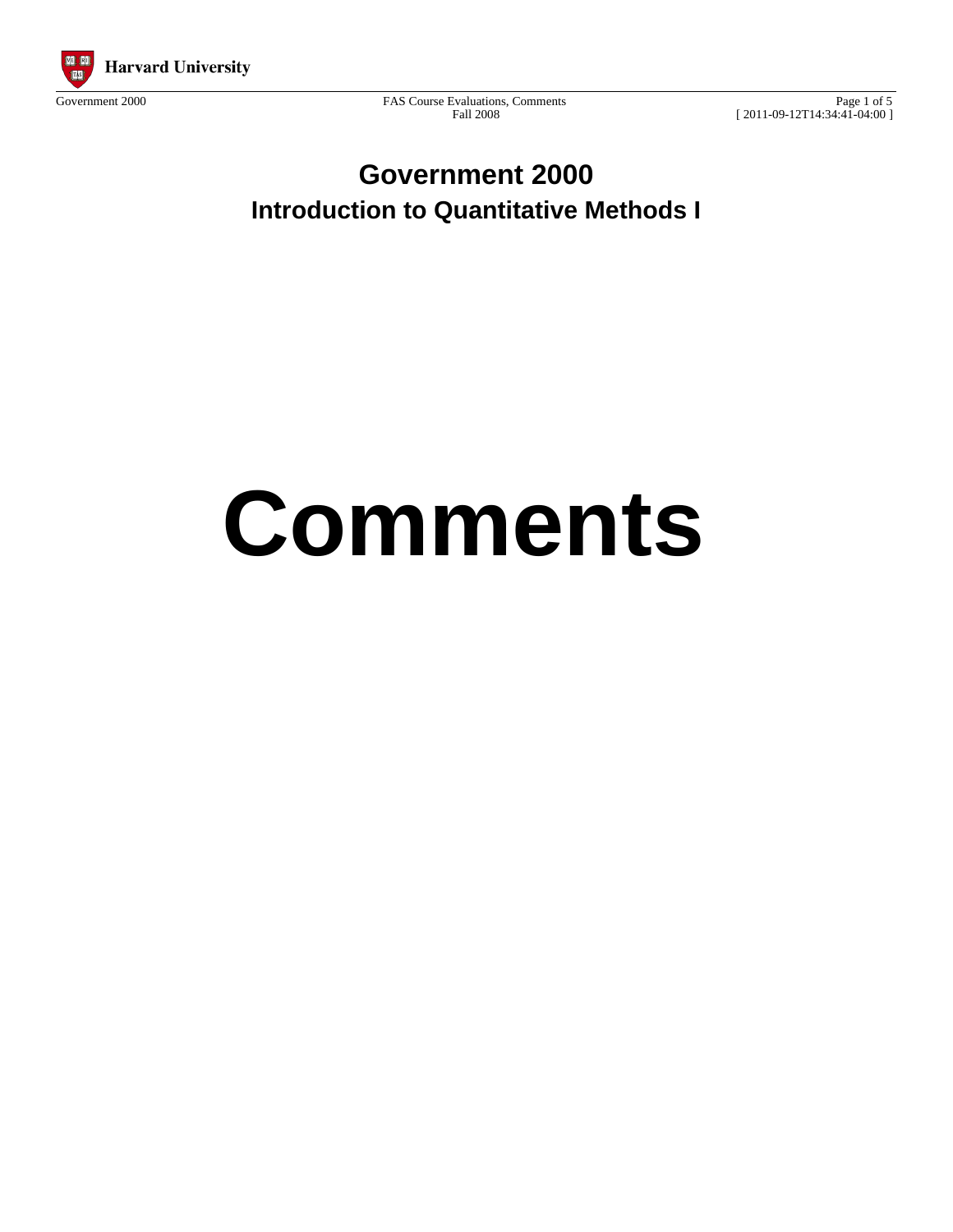

### **WHAT WOULD YOU LIKE TO TELL FUTURE STUDENTS ABOUT THIS CLASS?**

#### **Course**

Evaluate the course overall.: **4 (very good)**

It's a good course - you'll work, but you'll learn a lot. After years of editing, this course really helps you get right to the core of PoliSci stats ... at least at an intro level

Evaluate the course overall.: **3 (good)**

It doesn't really matter since it's required. I would tell future students that the key to doing well is having a good study group that is willing to take the time to make sure everyone does well.

Evaluate the course overall.: **4 (very good)**

You have to fill a stats requirement, and this is a fairly painless way to do it. The concepts can be abstruse, but the work demanded of you will be reasonable.

Evaluate the course overall.: **4 (very good)**

Don't be scared...this is not the living hell its made out to be!

Evaluate the course overall.: **3 (good)**

A fairly solid introduction to statistical principles and computing techniques, but frustrating at times.

Evaluate the course overall.: **3 (good)**

If you wish to learn R, this is the course for you, but if you want to learn enough about statistics to understand basic social science research you may you probably are not going to get that out of this class.

Evaluate the course overall.: **3 (good)**

Class was definitely manageable and not at all like the horror stories I'd heard in previous years (impossibly hard, time-consuming, etc.) I actually think the class could have stood to be a little more challenging. It's a requirement, so take it, but if you really want to get a lot out of the class, put in extra time doing the reading. And don't rely on groups.

Evaluate the course overall.: **3 (good)**

get serious with R, it is a good software!

Evaluate the course overall.: **2 (fair)**

I would say: "This course will be a very bad experience and you will get very little out of it. But it's a requirement! So take it."

Evaluate the course overall.: **5 (excellent)**

An excellent, if sometimes challenging, way for those with limited quantitative background to get to grips quickly and confidently with material that is essential for political science research.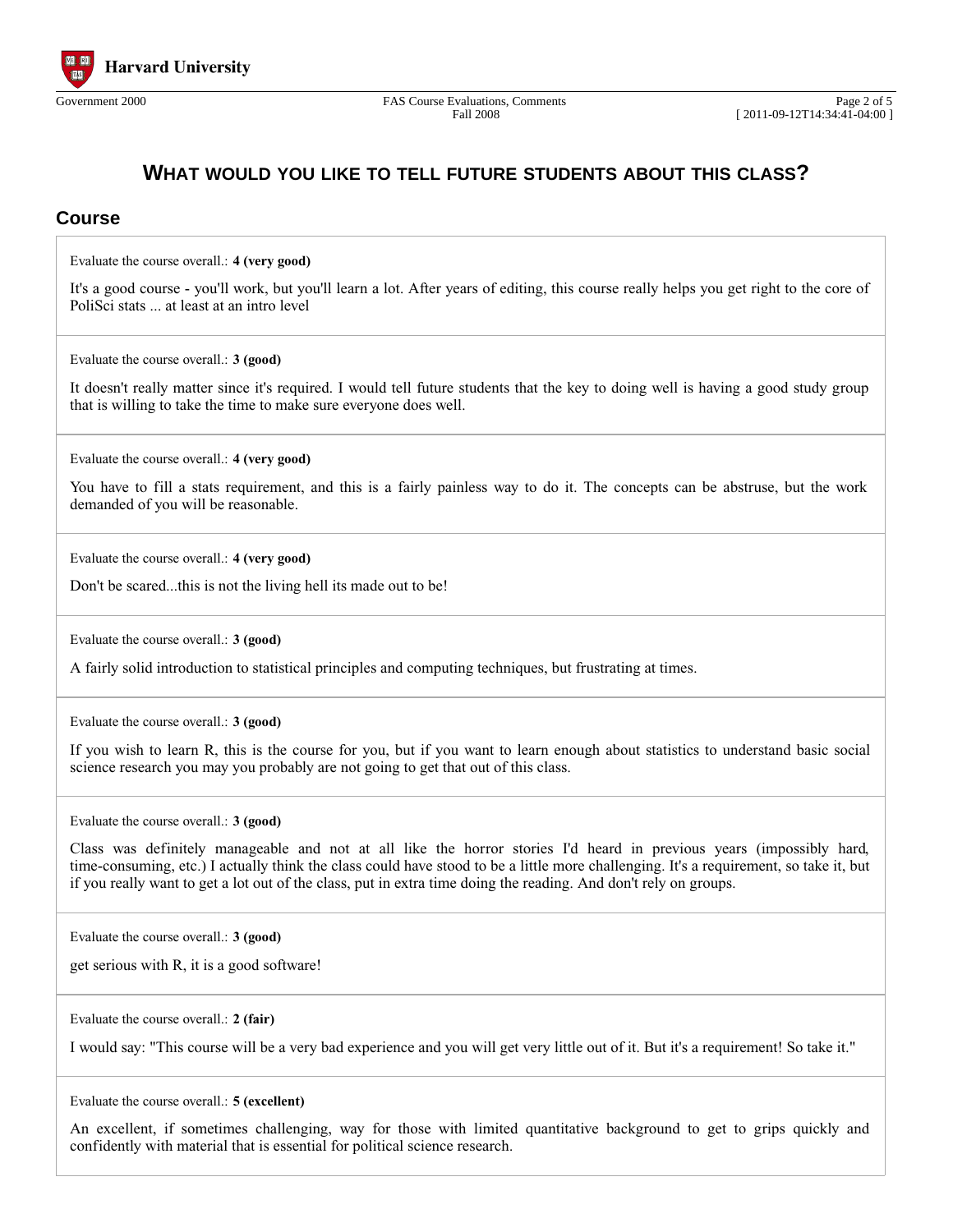

Government 2000 FAS Course Evaluations, Comments Fall 2008

Page 3 of 5 [ 2011-09-12T14:34:41-04:00 ]

Evaluate the course overall.: **5 (excellent)**

Just when you think you might die, you survive and eventually, you become addicted to it. You start thinking you might actually like this statistics stuff.

Evaluate the course overall.: **5 (excellent)**

An excellent class for understanding basic OLS regression. Does an excellent job of covering use in the field, potential errors and diagnostics.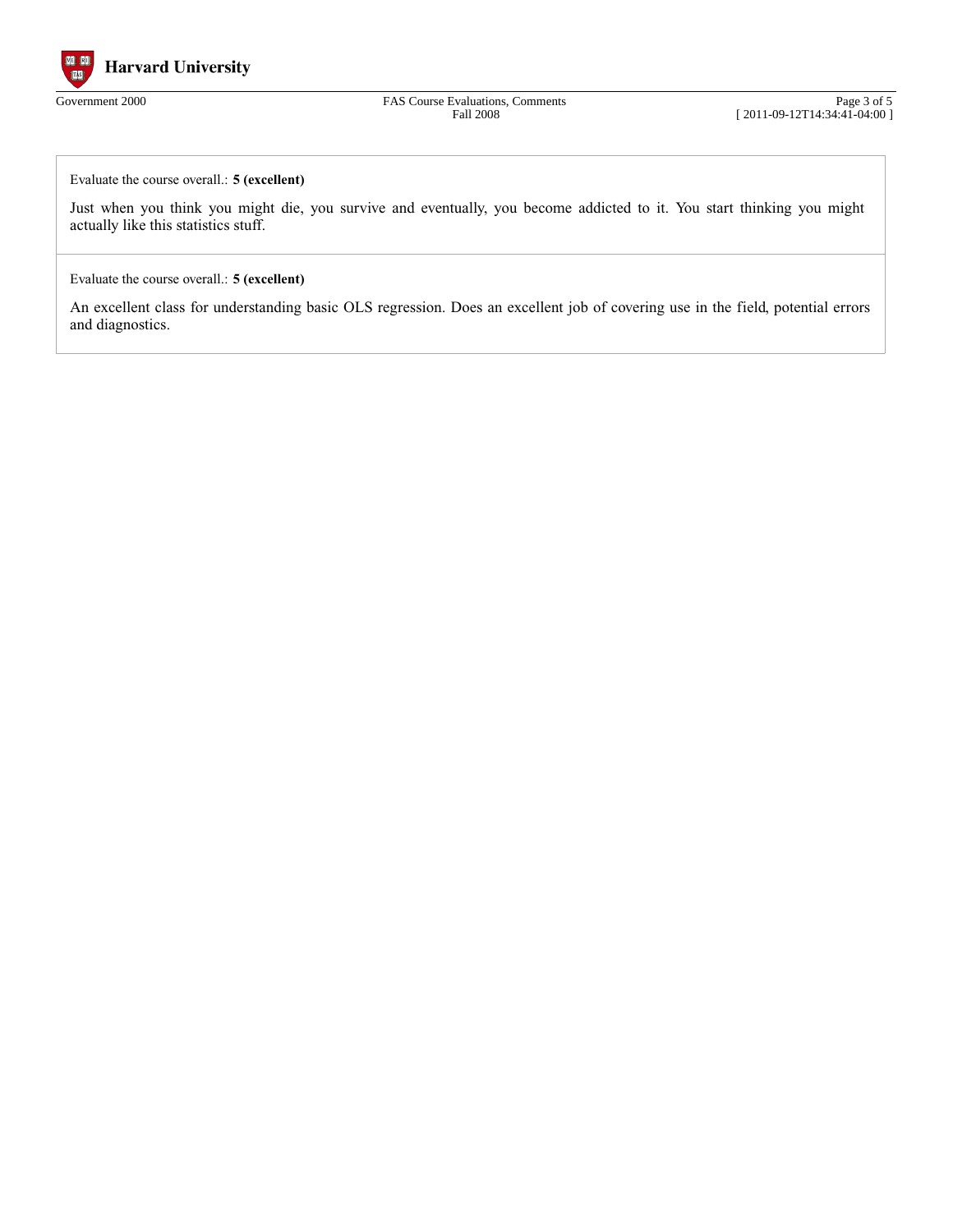

Fall 2008

## **PLEASE COMMENT ON YOUR SECTION LEADER'S TEACHING.**

#### **Larson, Jennifer Mary**

Evaluate the course overall.: **4 (very good)**

Evaluate your Section Leader overall.: **5 (excellent)**

Jenn was incredible. Thanks for the detailed comments on my PSs. And the detailed R-code. More is always better. Teach more classes - I really liked how you blended stats theories with R ... it made sense. Possible improvements - move section to Tuesday and OHs to Wednesday and Thursday - inform us of methods workshops that are coming up - esp. if one overlaps with material we are doing in class or is stuff that we've already done. Some of those workshops really helped to drill home points and show us that people actually use what we are learning.

Evaluate the course overall.: **3 (good)**

Evaluate your Section Leader overall.: **5 (excellent)**

Jenn did a great job. She was always well prepared for teaching and helpful in office hours. She wrote thoughtful comments on assignments handed back as well.

Evaluate the course overall.: **4 (very good)** Evaluate your Section Leader overall.: **5 (excellent)**

Jen was great - I didn't interact with her quite as much because I tended to go to Thursday office hours. But she did a nice job in the TA sessions, and her lecture on outliers and leverage points stands out in my mind for its clarity.

Evaluate the course overall.: **3 (good)**

Evaluate your Section Leader overall.: **4 (very good)**

Very good at clarifying course material; clear and thorough feedback on assignments. Very helpful in dealing with student questions.

Evaluate the course overall.: **3 (good)** Evaluate your Section Leader overall.: **5 (excellent)**

Great job! The sections were clear and well presented, and the additional material in section R code (the parts we didn't cover in class) was always so well commented that it was easy to follow anyway. You were always accessible for questions and very patient during office hours. Thanks!

Evaluate the course overall.: **3 (good)**

Evaluate your Section Leader overall.: **5 (excellent)**

unequivocally awesome (i was really impressed by both of you!)

Evaluate the course overall.: **2 (fair)** Evaluate your Section Leader overall.: **4 (very good)**

Jenn was a great TF. No complaints here.